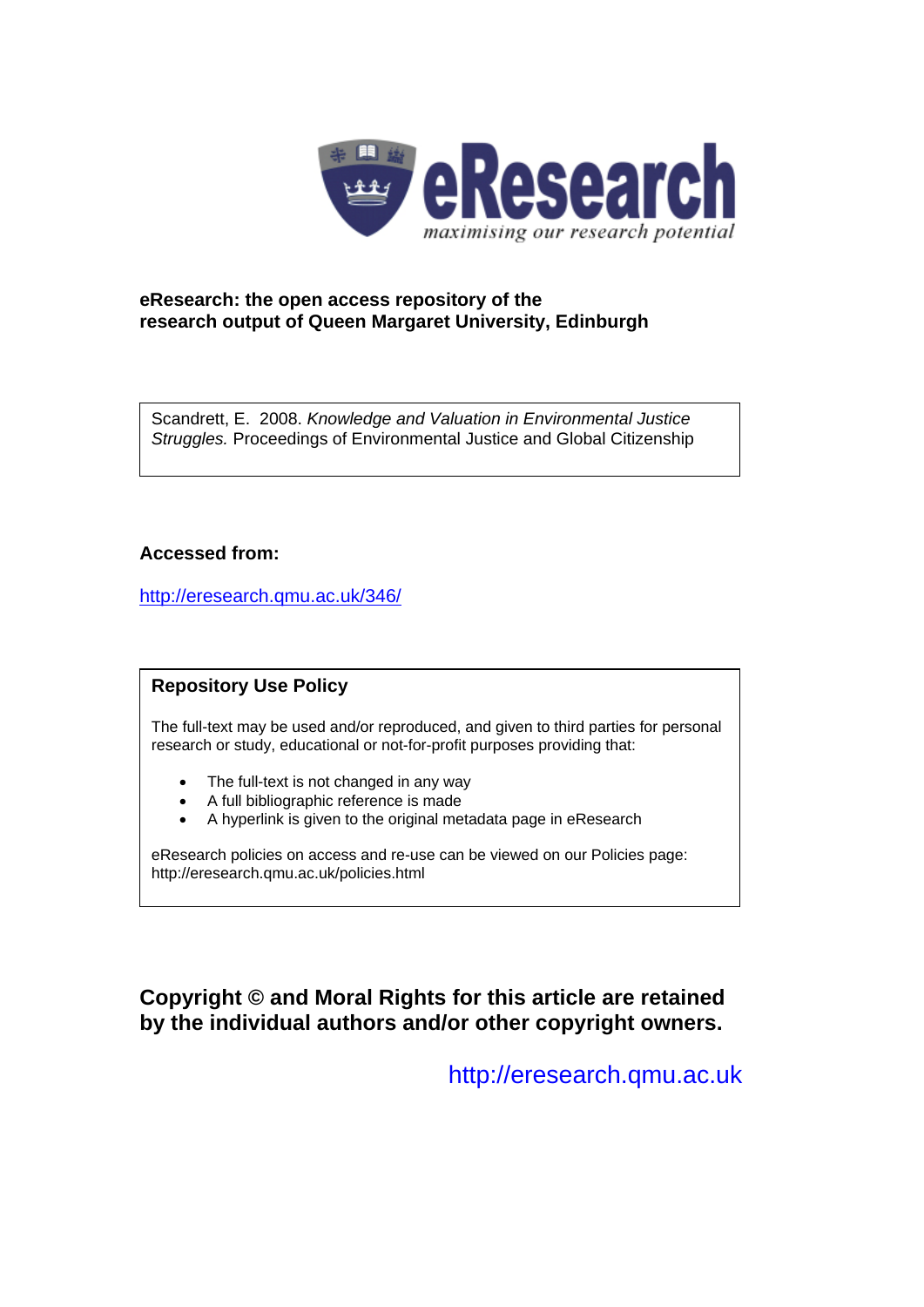*[Eurig Scandrett](mailto:escandrett@qmu.ac.uk)*

#### **Abstract**

The paper draws on the experience of adult education with community activists who are campaigning against environmental injustice. In common with environmental justice struggles throughout the world, all the communities experience negative economic externalities of capitalist development which is incommensurate with their own environmental valuation.

The course uses methodologies derived from Paulo Freire and popular education to seek to maximise the relevance of the curriculum to the political struggles in which the communities are engaged. Such methodologies generate knowledge of environmental justice derived from dialogue between the experiences of communities of struggle, the strategic campaigning of an environmental organisation, and the traditions of academic rigour of a university. This produces a discourse which contrasts with the policy discourse based on positivist research.

This paper draws on my experiences as coordinator of the course, analysed through liberation theology, which depends on the theologian's participation in political struggle as a precursor to theological reflection. Much ecological theology in the Christian tradition focuses on Creation narratives originating from Biblical texts whose ideological function seems to have been the justification of ruling class practices. Incommensurable valuation is an economic question which enables an alternative ecological theology to be developed from Prophetic narratives.

**Key words**: Environmental Justice, Popular Education, Liberation Theology, Friends of the Earth

This article explores how, in the context of a struggle for environmental justice in Scotland, the resources of Christian Theology can interact with a materialist political ecology to help analyse the role of a social movement. It will argue that two distinct discourses of environmental justice have developed in Scotland, one based around policy and neopositivist research, and the other based on a pedagogical approach to knowledge generation in a social movement.

First, it is important to contextualise myself as an interdisciplinary practitioner and because in both the theological and sociological approaches which I take, the context of the author is an important factor in shaping the outcome of the text. I have a Doctorate in scientific ecology and worked in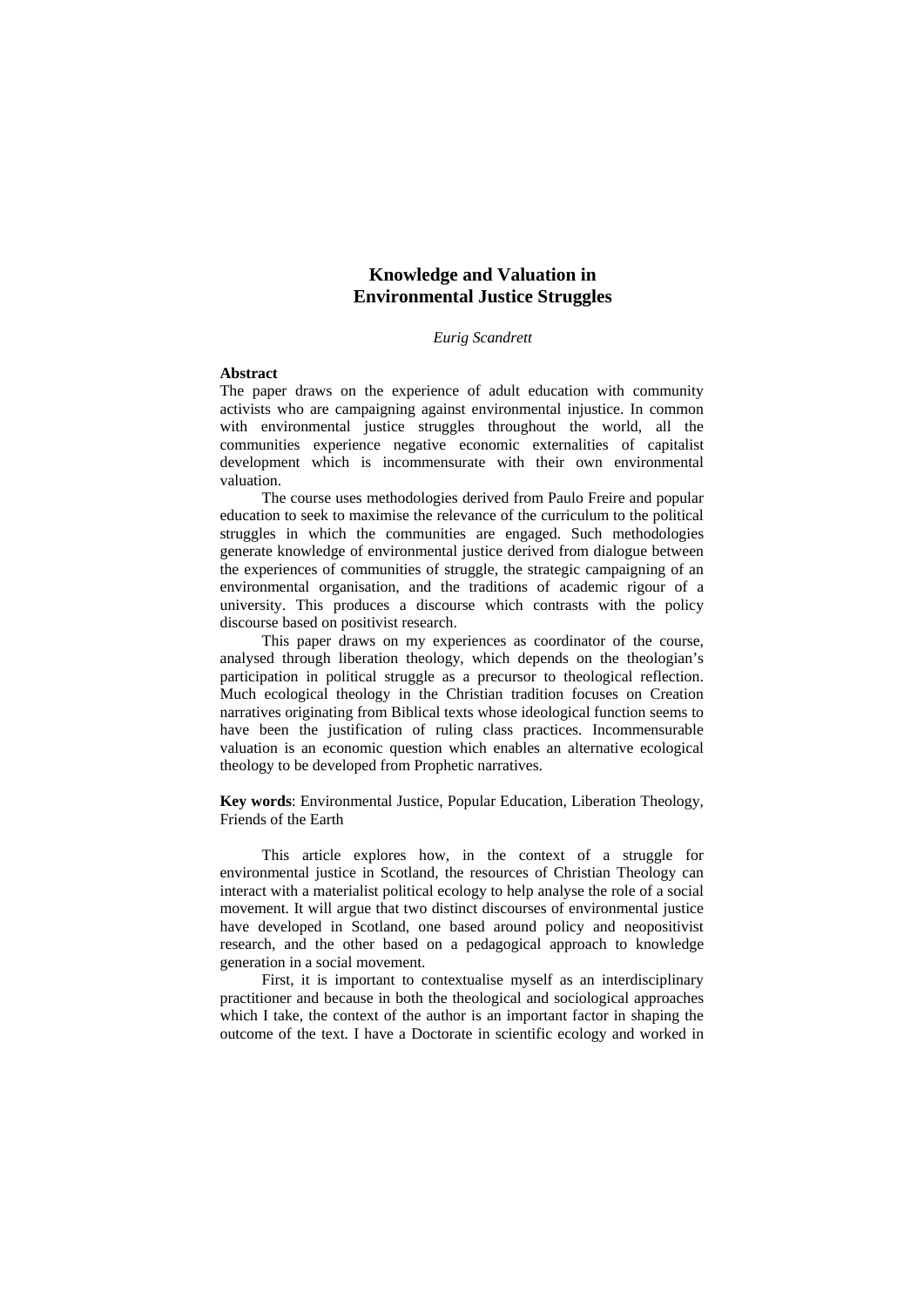this field for a short time before moving into adult and community education. For eight years I was head of community action at Friends of the Earth Scotland, and I am now a lecturer in sociology at Queen Margaret University in Edinburgh, and a postgraduate student of Theology in the Liberation Theology strand of the Urban Theology Unit in Sheffield.

\_\_\_\_\_\_\_\_\_\_\_\_\_\_\_\_\_\_\_\_\_\_\_\_\_\_\_\_\_\_\_\_\_\_\_\_\_\_\_\_\_\_\_\_\_\_\_\_\_\_\_\_\_\_\_\_\_\_\_\_\_\_

It may legitimately be asked, why apply a Christian theology analysis? Is not the sociological and political ecology approaches sufficient to interpret environmental justice discourses? There are several answers to this question. First, the reason is personal, and arises from my personal commitment and affiliation as a Christian and member of radical Christian communities<sup>[1](#page-15-0)</sup>. Secondly, and more generally, there is a need to address Lynn White's influential thesis that Christian theology lies at the root of ecological destruction<sup>[2](#page-15-1)</sup>. And finally, the liberation theology methodology which I adopt is pertinent to the sociological approach described. Liberation theology requires an ontological commitment to stand alongside the poor and oppressed in their struggle for liberation, in keeping with the understanding of the prophetic and Exodus traditions of the Judeo-Christian communities. In terms of modern environmental justice therefore, the demand is to understand sociologically, who are the oppressed and where is there struggle for liberation, and theologically to interpret this struggle from standing alongside it.

In 1998, following the election of a Labour government in the UK, and the support of the people of Scotland in a referendum, Scottish devolution became a reality. In the same year, Friends of the Earth Scotland (FoES. which had been independent of Friends of the Earth England, Wales and Northern Ireland since the 1970s), launched a campaign for environmental justice. A menu of policy demands was awaiting the new parliament and its executive when it took power<sup>[3](#page-15-1)</sup>.

What was understood by environmental justice by FoES was summarised in the phrase 'no less than a decent environment for all, with no more than our fair share of the earth's resources'. The first part of this equation resonates most strongly with the origins of the environmental justice movement in the USA, the location of polluting facilities and lax implementation of environmental protection in communities which are socially disempowered. Unlike the USA, in Scotland, racialised communities did not seem to be disproportionately affected although very little research had been conducted into the social distribution of environmental costs (largely due to the absence at that time of an industrial pollution inventory). However FoES had accumulated a portfolio of campaigning activities in poor and working class communities who were fighting against open cast coal mines, landfill sites, incinerators, polluting factories and new road developments. The patterns seemed to be sufficiently strong to warrant the claim that significant numbers of people were being denied a decent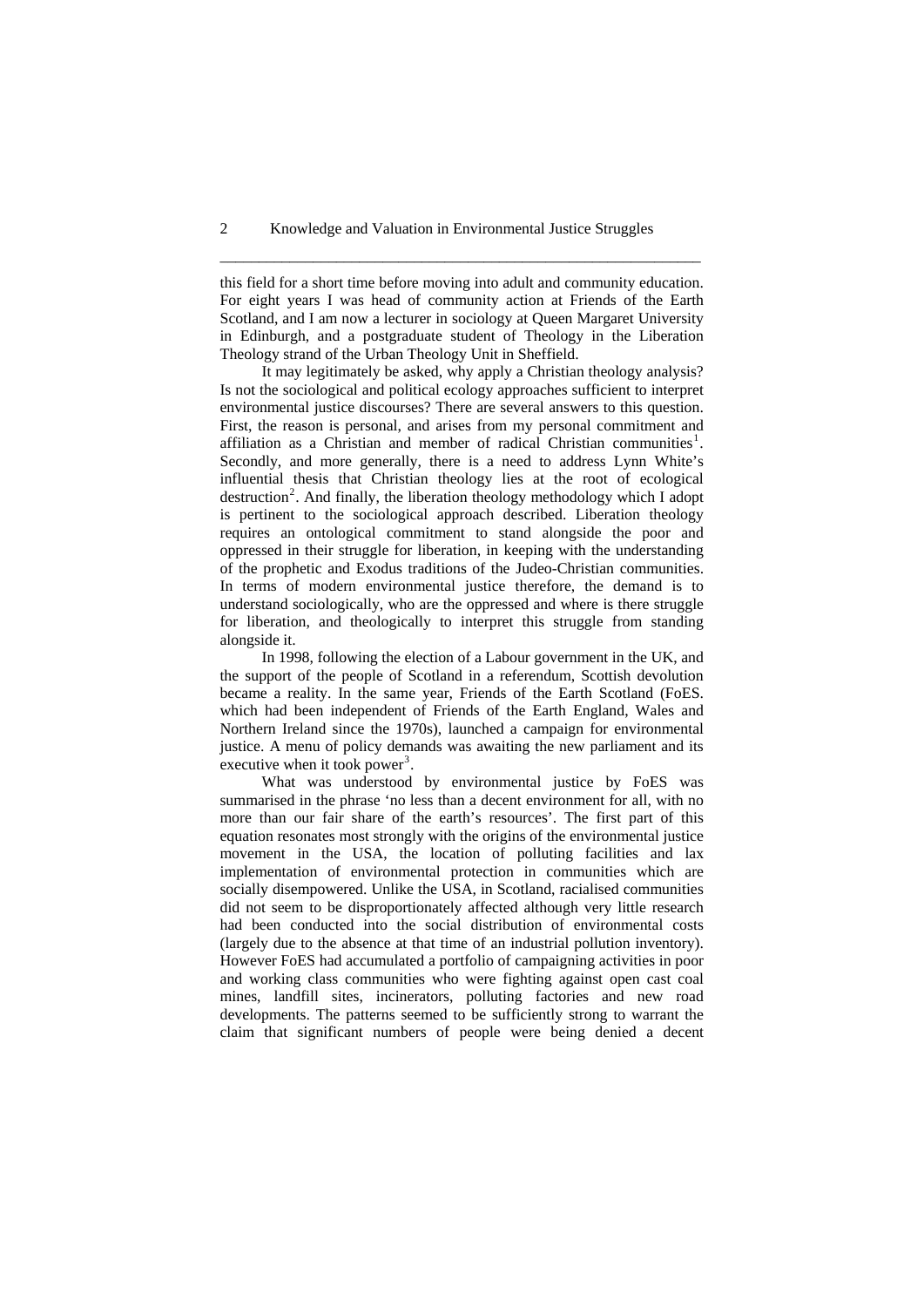Eurig Scandrett \_\_\_\_\_\_\_\_\_\_\_\_\_\_\_\_\_\_\_\_\_\_\_\_\_\_\_\_\_\_\_\_\_\_\_\_\_\_\_\_\_\_\_\_\_\_\_\_\_\_\_\_\_\_\_\_\_\_\_\_\_\_3

environment, and that these were disproportionately disempowered in other social areas  $\overline{a}$ 

The second half of FoES's campaign slogan, no more than our fair share of the earth's resources, came from more substantial research. Since the 1992 Rio UN Summit, sustainable development had become a policy objective of many governments and a focus of campaigning for environmental organisations. The Friends of the Earth confederation in Europe, in conjunction with the Wuppertal Institute in Germany, had taken a strongly redistributional approach to sustainable development by calculating the 'environmental space' for a number of limiting resources. Environmental space is the quantity of the resource which can be used by society without infringing the most limiting environmental constraint. At a scale at which it is reasonable to consider any given resource, a consumption rate may be calculated which 1. does not exhaust a limited supply, 2. does not exceed the natural capacity to absorb the waste stream or 3. does not cause unacceptable damage in extraction. For example, fossil fuels are an important global resource, the most significant limiting factor of which is the absorption of the waste stream – the carbon dioxide emissions into the atmosphere which are leading to climate change. Fresh water is an essential regional resource, limited in many regions by supply. Gold is a global resource of limited use value which causes high levels of local destruction in extraction.

Most significantly for the environmental space index is that it is expressed on an annual per capita basis, which means that for a global resource, all people have an equal right to a share of the use of that resource within its limiting constraint. The gap between the per capita environmental space and the actual per capita use of the resource constitutes the sustainability gap. Whilst details of the calculations are the subject of many debates, the order of magnitude of the sustainability gap is what is significant, with most European countries requiring a reduction in use for most non-renewable global resources of over  $80\%$ <sup>[5](#page-15-1)</sup>.

For FoES therefore, environmental justice combined a redistributional claim for local siting of environmentally polluting activities such that the socially disempowered are not subject to unacceptable environmental conditions, with a global and intergenerational redistribution claim which requires a significant reduction in the per capita consumption of resources in the west.

The campaign for environmental justice was launched to coincide with the formation of the new Scottish parliament and lobbying subsequently focussed on the Labour-Liberal Democrat coalition which formed the first Executive in 1998. Whilst in the early stages, a few piecemeal successes for the campaign were obtained, the most significant policy shift was in 2002, following the election of Jack McConnell as First Minister. Jack McConnell is a labour politician with a history of sympathy with environmental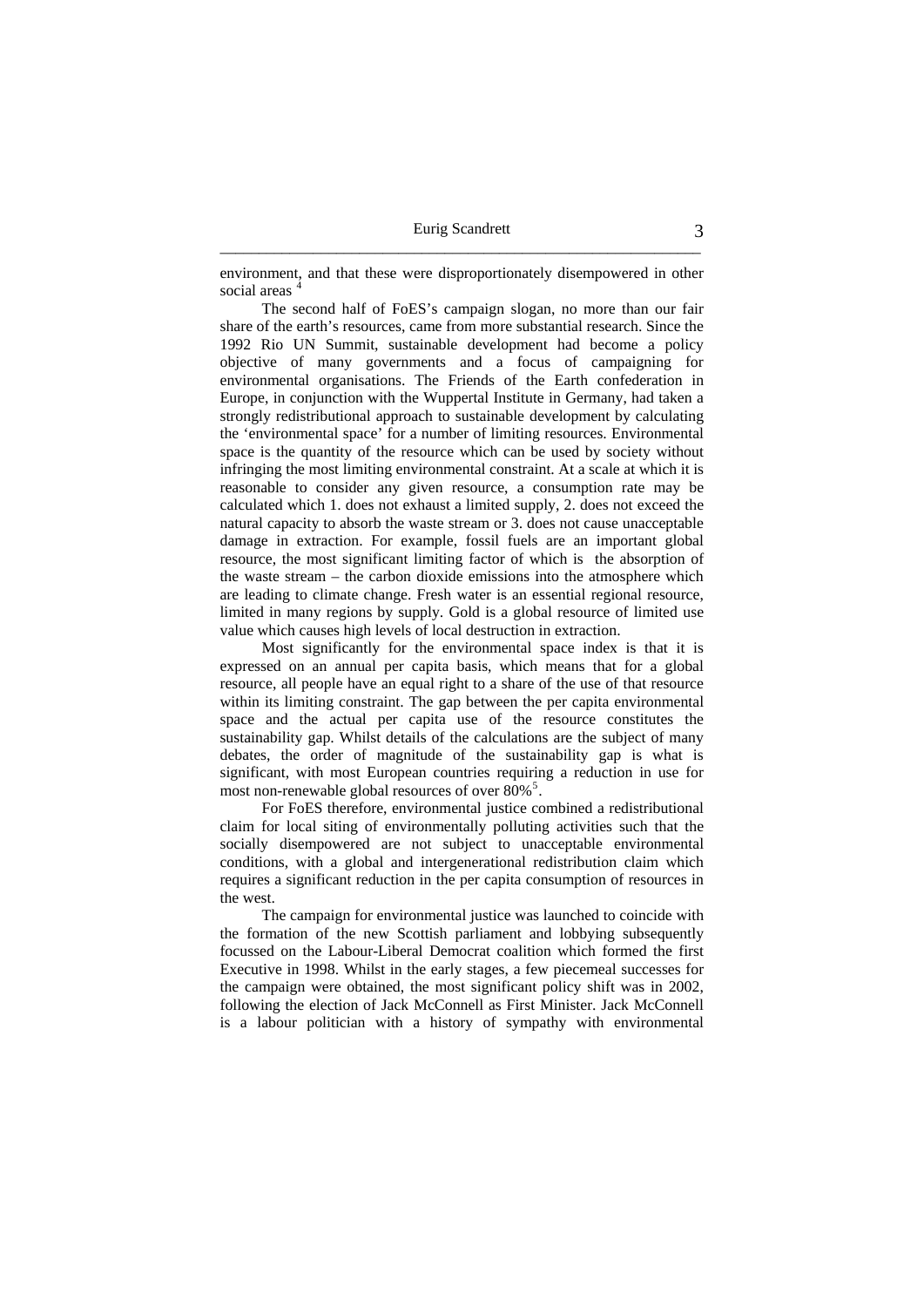concerns, and indeed longstanding membership of FoES, as well as a good relationship with the then Chief Executive of FoES Kevin Dunion. In February 2002, McConnell gave his first speech on environmental issues which included reference to environmental justice.

\_\_\_\_\_\_\_\_\_\_\_\_\_\_\_\_\_\_\_\_\_\_\_\_\_\_\_\_\_\_\_\_\_\_\_\_\_\_\_\_\_\_\_\_\_\_\_\_\_\_\_\_\_\_\_\_\_\_\_\_\_\_

Too often the environment is dismissed as the concern of those who are not confronted with bread and butter issues. But the reality is that the people who have the most urgent environmental concerns in Scotland are those who daily cope with the consequences of a poor quality of life, and live in a rotten environment – close to industrial pollution, plagued by vehicle emissions, streets filled by litter and walls covered in graffiti … In the late  $20<sup>th</sup>$  Century the big political challenge – and the greatest success I believe – for democrats on the left of centre was to develop combined objectives of economic prosperity and social justice. I believe the biggest challenge for the early  $21<sup>st</sup>$  century is to combine economic progress with social and environmental justice.<sup>[6](#page-15-1)</sup>

McConnell therefore embraced the first part of the FoES interpretation of environmental justice by locating it as a logical extension to the redistributional aspirations of the left. Moreover, later that same year, McConnell addressed a fringe meeting at the Johannesburg Earth Summit in which, despite his executive having no jurisdiction over international issues, he appeared to embrace the second half of FoES's environmental justice.

Since becoming First Minister of Scotland in November last year I have made it clear that our government must improve our performance towards sustainable development. And we now put our commitment to Sustainable Development in the context of environmental justice for the first time....

I am clear that environmental injustice is at its most shocking when you consider the situation of the developing world. The entire African continent is responsible for a mere 3% of the world's carbon emissions - yet it pays the same price in terms of climate change as the rest of the world - but with less capacity to protect its citizens from the impact of this climate change. At this scale, the greatest environmental injustices are between the developed and the developing world.

Following the adoption of environmental justice with remarkable resonance with the FoES interpretation, a civil servant was appointed with responsibility for environmental justice, many non departmental public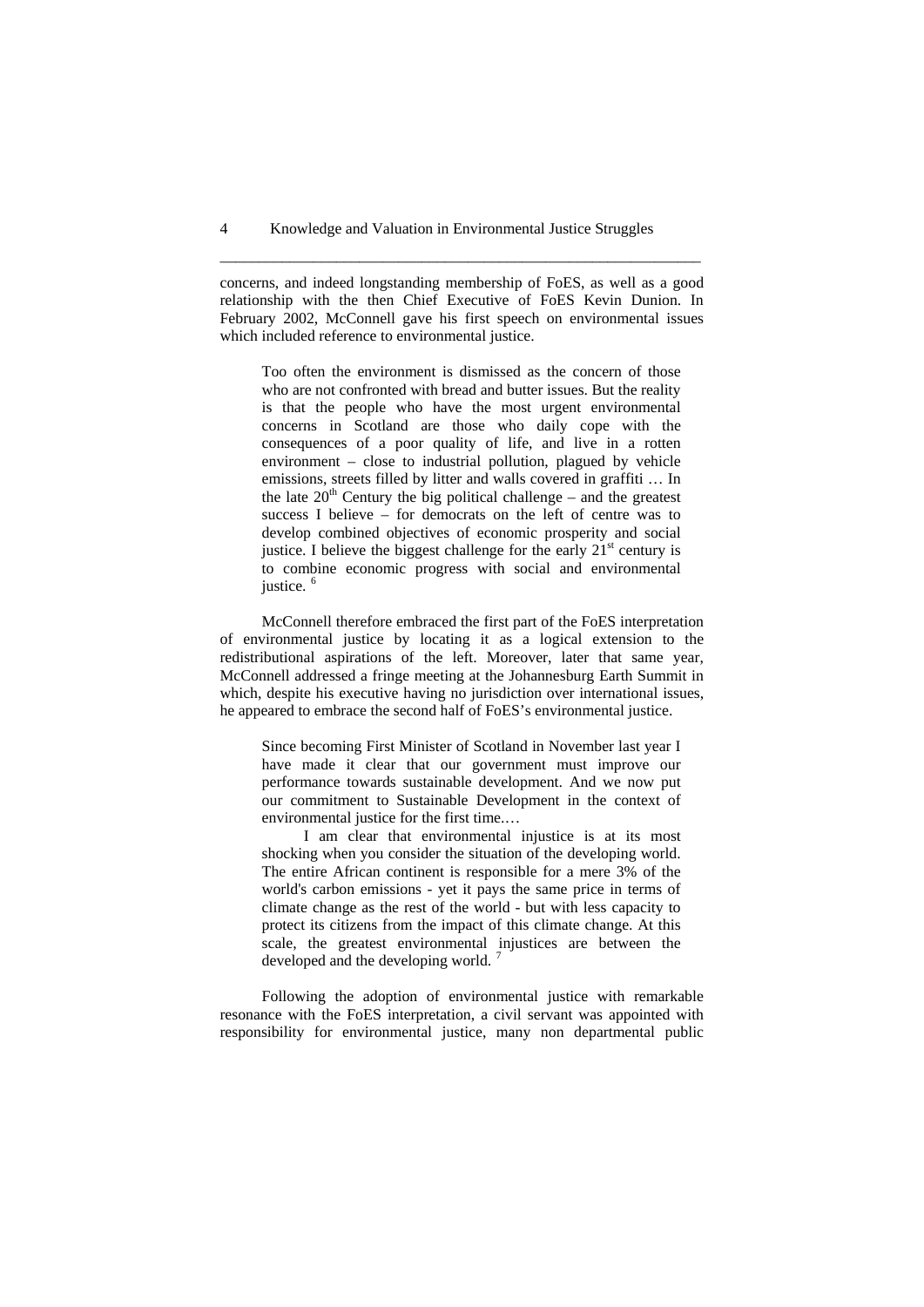Eurig Scandrett Eurig Scandrett 5

bodies were tasked with adopting environmental justice policies and several pieces of research were commissioned. The subsequent development of policy discourse on environmental justice within the executive until it was defeated in the  $2007$  elections, is the subject of discussions elsewhere<sup>[8](#page-15-1)</sup>. Here it is sufficient to summarise that clear correlations between indices of deprivation were identified with industrial pollution, derelict land, river water quality and air quality. However a shift was identifiable that environmental justice was increasingly being understood as being concerned with local regeneration policy rather than economic or infrastructural development. Economic policy, enshrined in the 2004 policy paper *A Smart Successful Scotland*, regards environmental quality as a potential constraint on the higher goal of economic growth and entrepreneurial activity, rather than an issue of justice or redistribution<sup>[9](#page-15-1)</sup>. Scottish Enterprise has continued to regard the environment as a distinct sector for economic opportunity, rather than a constraint on activities across the board.

FoES, meanwhile was focusing attention, not just at the policy discourse, but also at the activities of communities most affected by environmental damage. This included: training for communities in using planning legislation to prevent unwanted developments; training on pollution monitoring, interpreting scientific data and using pollution and health and safety legislation; integrating sustainability issues into community development activities; mobilising communities to negotiate 'good neighbour agreements' requiring improved environmental behaviour of companies near to where they live; forming connections between communities in Scotland and in Ecuador who are affected by oil related and other polluting industries;and providing sustained educational support for activists for the benefit of the affected communities in which they live or work: Agents for Environmental Justice

'Agents for Environmental Justice' supported local activists engaged in environmental justice campaigns in their communities. The idea of the 'community agent' is derived from the Indian subcontinent, also used in rural Scotland, whereby local people are supported by agencies to mobilise action in their own communities<sup>[10](#page-15-1)</sup>. Agents were recruited from urban, rural, semiurban, minority ethnic and workplace communities on the basis of their involvement in environmental justice struggles. They were provided with assistance in their local action, financial support, printed resources, opportunities for networking and an educational programme using the pedagogical approaches of popular education and leading to a Higher Education Certificate in Environmental Justice  $11$ . The original project ran from 2001 to 2004 and the certificated course continues to run as a part time distance learning course in partnership between FoES and Queen Margaret University.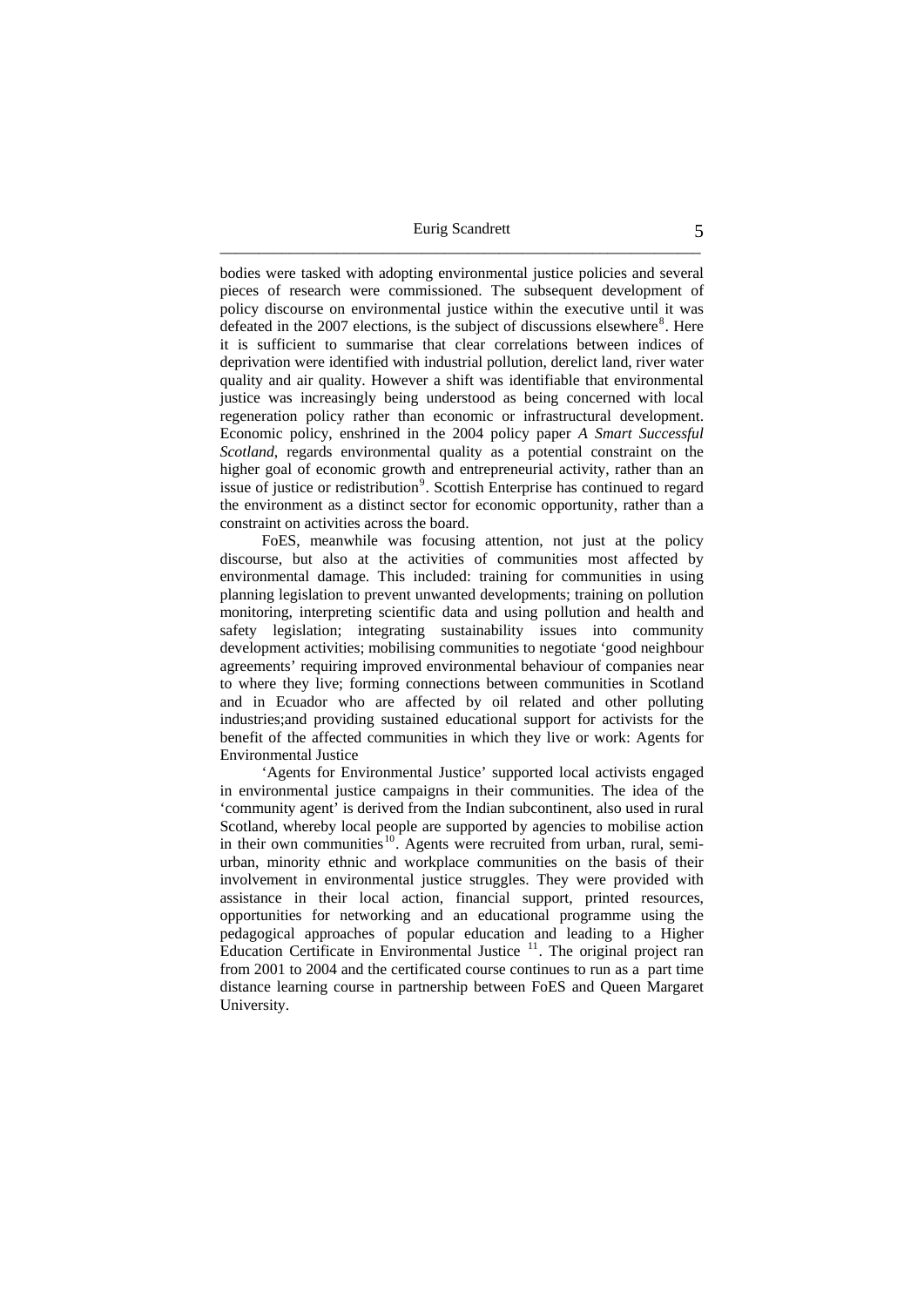The issues with which the agents are engaged included opencast mines, road developments, quarries, fishfarms, GM crops, housing, globalisation, refugee rights, alternative economic development and sustainable waste management. By using methodologies derived from Freire's *Pedagogy of the Oppressed* the course attempts to be relevant to these local issues and make real changes locally, but also to connect these to the wider political processes towards environmental justice $12$ .

\_\_\_\_\_\_\_\_\_\_\_\_\_\_\_\_\_\_\_\_\_\_\_\_\_\_\_\_\_\_\_\_\_\_\_\_\_\_\_\_\_\_\_\_\_\_\_\_\_\_\_\_\_\_\_\_\_\_\_\_\_\_

This approach draws on popular education, which has been defined as:

Popular education is based on a clear analysis of the nature of inequality, exploitation and oppression, and is informed by an equally clear political purpose. It has nothing to do with helping the 'disadvantaged' or the management of poverty; it has everything to do with the struggle for a more just and egalitarian social order.

The process of popular education has the following general characteristics:

- its curriculum comes out of the concrete experience and material interests of people in communities of resistance and struggle
- its pedagogy is collective, focused primarily on group as distinct from individual learning and development
- it attempts, wherever possible, to forge a direct link between education and social action.<sup>[13](#page-15-1)</sup>

Thus the purpose of the educational work is to bring academic and other 'expert' or professional knowledge to service communities involved struggling for environmental justice. This is a dialogical epistemology. The knowledge content of the learning is derived from the body of research, theory and experience in the University and FoES in dialogue with the skills and knowledge of the people who live with and campaign against environmental injustice<sup>[14](#page-15-1)</sup>. It also positions the educator at the point at which macro political economic faultlines are exposed through the emergence of social struggle $^{15}$  $^{15}$  $^{15}$ .

These social conflicts may be interpreted as a response to negative externalities associated with economic development. The traditional environmental economists' response to negative externalities is to attempt to internalise them by attaching a real or simulated monetary value to environmental goods. Once valued, environmental goods can be incorporated into cost-benefit analysis and recognised by market forces, such that the environment is protected through the normal activities of economic development. However, Martinez-Alier has pointed out that externalising costs (or cost shifting) is a normal activity of economic development, so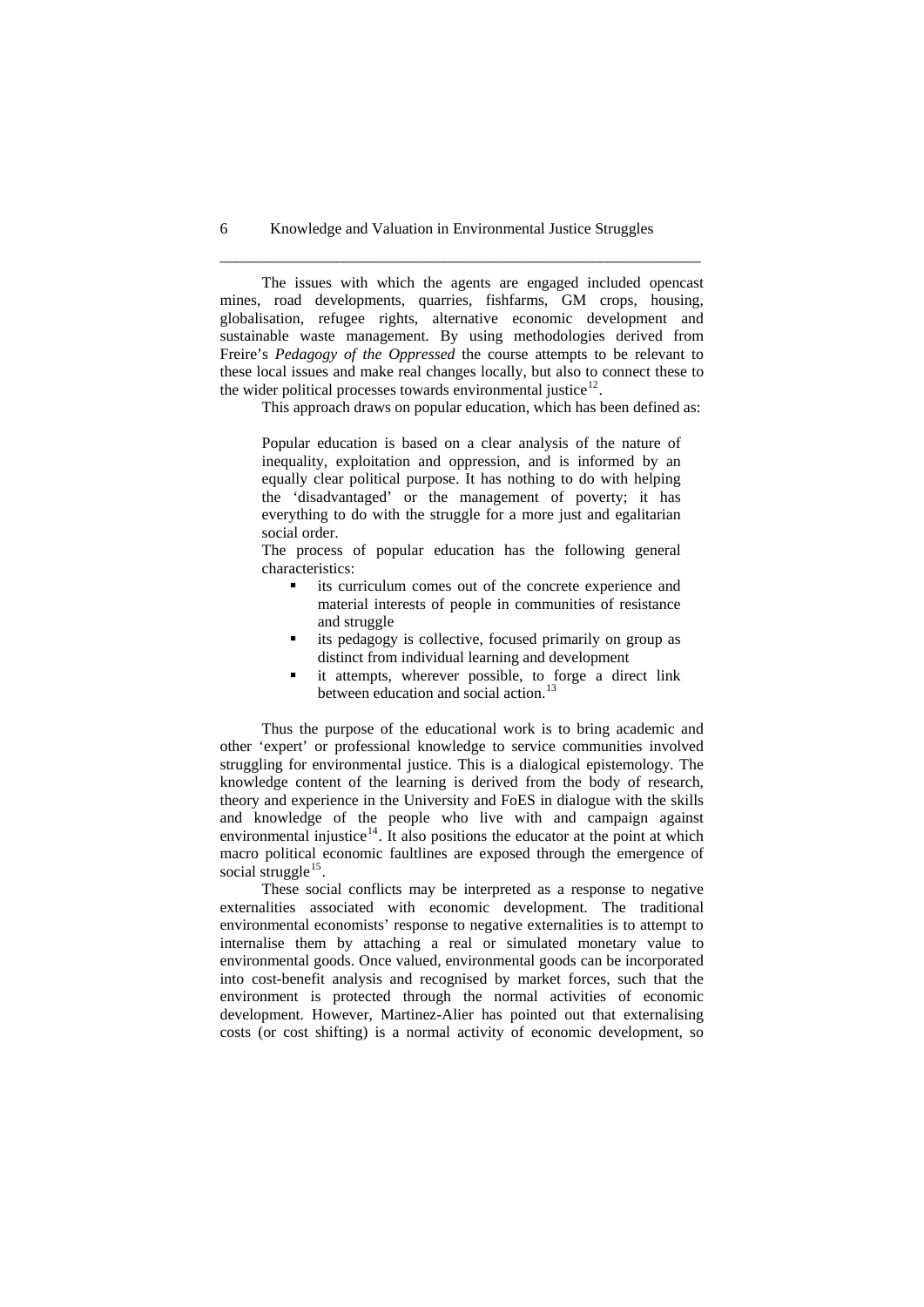Eurig Scandrett \_\_\_\_\_\_\_\_\_\_\_\_\_\_\_\_\_\_\_\_\_\_\_\_\_\_\_\_\_\_\_\_\_\_\_\_\_\_\_\_\_\_\_\_\_\_\_\_\_\_\_\_\_\_\_\_\_\_\_\_\_\_7

attempts to internalise negative externalities are doomed to failure<sup>[16](#page-15-1)</sup>. On the contrary, the impact of internalising externalities is to attempt to neutralise incommensurable valuations of the environment by converting them into costs. This is experienced most acutely by those who are unable to demand a price for environmental goods which is sufficiently high to prevent exploitation, ie the poor and others with limited leverage on the market. Even those who are not poor might see their environment devalued by conversion to monetary value. For Martinez-Alier therefore, attempts to impose monetary values on environmental externalities which have an incommensurable valuation by a poor or disempowered group lead to social conflicts which he calls 'environmentalism of the poor'.

Methodologically therefore, it is significant that a popular education approach to environmental injustice places the knowledge, skills, culture and values of those who are experiencing environmental injustice and engaged in political struggle at the heart of a dialogical generation of knowledge. It also requires a tendency towards materialism, that roots analysis of this knowledge, including non-material valuation, in the environmental-economic conditions of production, and the material flows which this represents. In other words, economic growth which involves a flow of material or energy through a system also generates externalities. Increasing the productivity of this flow, or even increasing the efficiency of the materials used, do not reduce the externalities, and internalising the externalities only serves to devalue or mis-value incommensurable valuations of these externalities. The result is ever increasing damage to the environment and a constant pressure to shift these costs onto the poorest.

For myself as an activist and intellectual in the environmental justice movement, I am also a practicing Christian and draw on the resources of the Christian tradition. Since Lynn White's accusation that the Judaeo-Christian tradition lies at the root of environmental problems, it has become necessary to justify the use of such resources<sup>[17](#page-15-1)</sup>. The nub of White's critique is twofold. Firstly, Christianity is at the same time dualistic and anthropocentric, which leads to an understanding of nature as both separate from and inferior to humanity. Secondly Christianity is based on a conception of linear time, with its origins in creation and an eschatological end-time, and this provides an ideology of constant progress necessary to justify technological innovation.

Theologians have responded in a variety of ways. At the heart of the critique and response is the interpretation of the Judeo-Christian creation myths, and especially the two verses from Genesis, from the Jahwist account 'The Lord God took the man and put him in the garden of Eden to till it and keep it / work it and take care of it'(Genesis 2:15 ) and the Priestly version 'fill the earth and subdue it; and have dominion … over every living thing that moves upon the earth' (Genesis  $1:28$ )<sup>[18](#page-15-1)</sup>.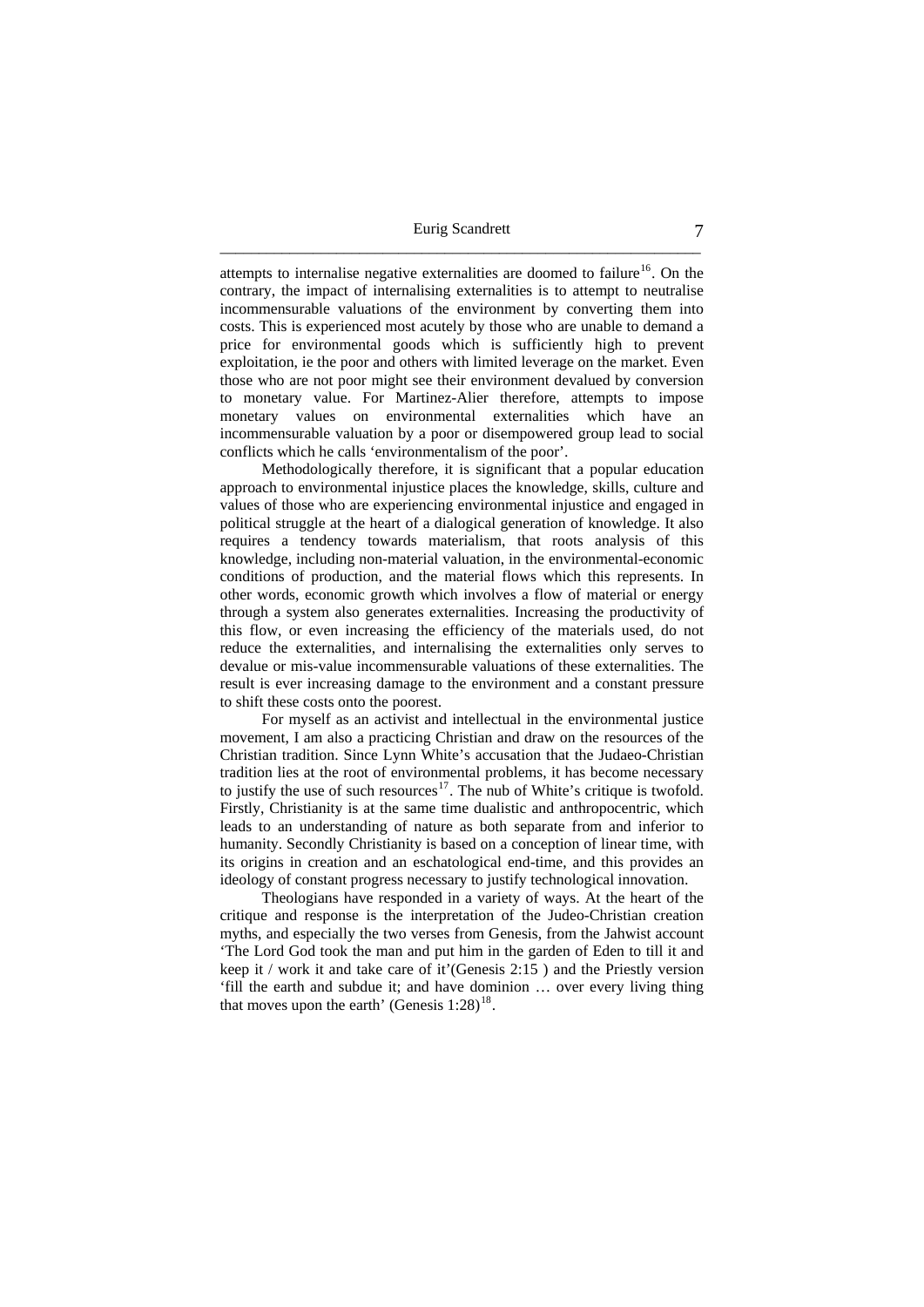The response from theologians has tended either to focus on demonstrating a benign interpretation of these texts, or else to accept the damaging interpretation but to re-interpret the texts through the perspective of an ecocentric 'hermeneutic of suspicion'[19](#page-15-1). Both accept that the bible is anthropocentric and progressive However the former aims for a Christian creation theology in which these attributes benefit the environment, whereas the latter aims for a creation theology in which the text is purged of this bias.

\_\_\_\_\_\_\_\_\_\_\_\_\_\_\_\_\_\_\_\_\_\_\_\_\_\_\_\_\_\_\_\_\_\_\_\_\_\_\_\_\_\_\_\_\_\_\_\_\_\_\_\_\_\_\_\_\_\_\_\_\_\_

However, Breuggemann points out that the creation myths as we have inherited them in the biblical texts, are likely to have served the purposes of reinforcing a hierarchical and naturalistic understanding of the world for the benefit of the ruling classes of the early Israelite monarchy<sup>[20](#page-15-1)</sup>. Brueggemann identifies two trajectories in the Hebrew Bible, one the monarchic/creation tradition, and the other the Exodus/prophetic tradition. The fact that the latter tradition has survived despite its challenge to the ruling classes who retain control of the texts, is testament to the relative degree of success of the prophetic movements, especially at times of weakness of the ruling class, such as during and immediately after the exile. Duchrow and Hinkelammert have argued that the covenanting tradition, which introduced the Sabbatical and Jubilee years with their economic redistribution and degree of environmental sympathy, is a result of the prophetic movement forcing reforms from the post-exilic ruling classes under King Jeroboam<sup>[21](#page-15-1)</sup>. Nalunnakkal has argued that this covenanting tradition provides an ecocentric corrective to the anthropocentrism of the prophetic tradition<sup>[22](#page-15-1)</sup>. This is a somewhat optimistic interpretation of texts which, although allowing for a seventh fallow year for fields in which wild animals are permitted to feed, scarcely constitutes ecocentrism. More likely perhaps is that this covenanting tradition represents a class compromise in the religio-cultural laws as a result of the cognitive praxis of the prophetic movement<sup>[23](#page-15-1)</sup>.

So perhaps Creation is the wrong place to look for a critical Christian response to the environmental crisis, whether from a revisionist perspective or a hermeneutic of suspicion, especially from what has been said concerning the environmentalism of the poor. However the prophetic tradition says little specifically about relationships with nature, and much of what is said is metaphorical. What is unsaid however is that socio-ecological conditions often lie at the heart of the socio-political issues which are addressed by prophets and in an agricultural society, this largely reflects changes to agricultural relations of production. Both the  $8<sup>th</sup>$  century BCE which saw an intensity of prophetic activity, and the  $1<sup>st</sup>$  century CE which saw the rise of the Jesus movement, were periods of rapid agricultural change associated with land acquisition and technical innovation in farming and bureaucratic techniques.

In the  $8<sup>th</sup>$  century BCE, the divided kingdoms of Judah and Israel were exerting significant political power through what is now described as the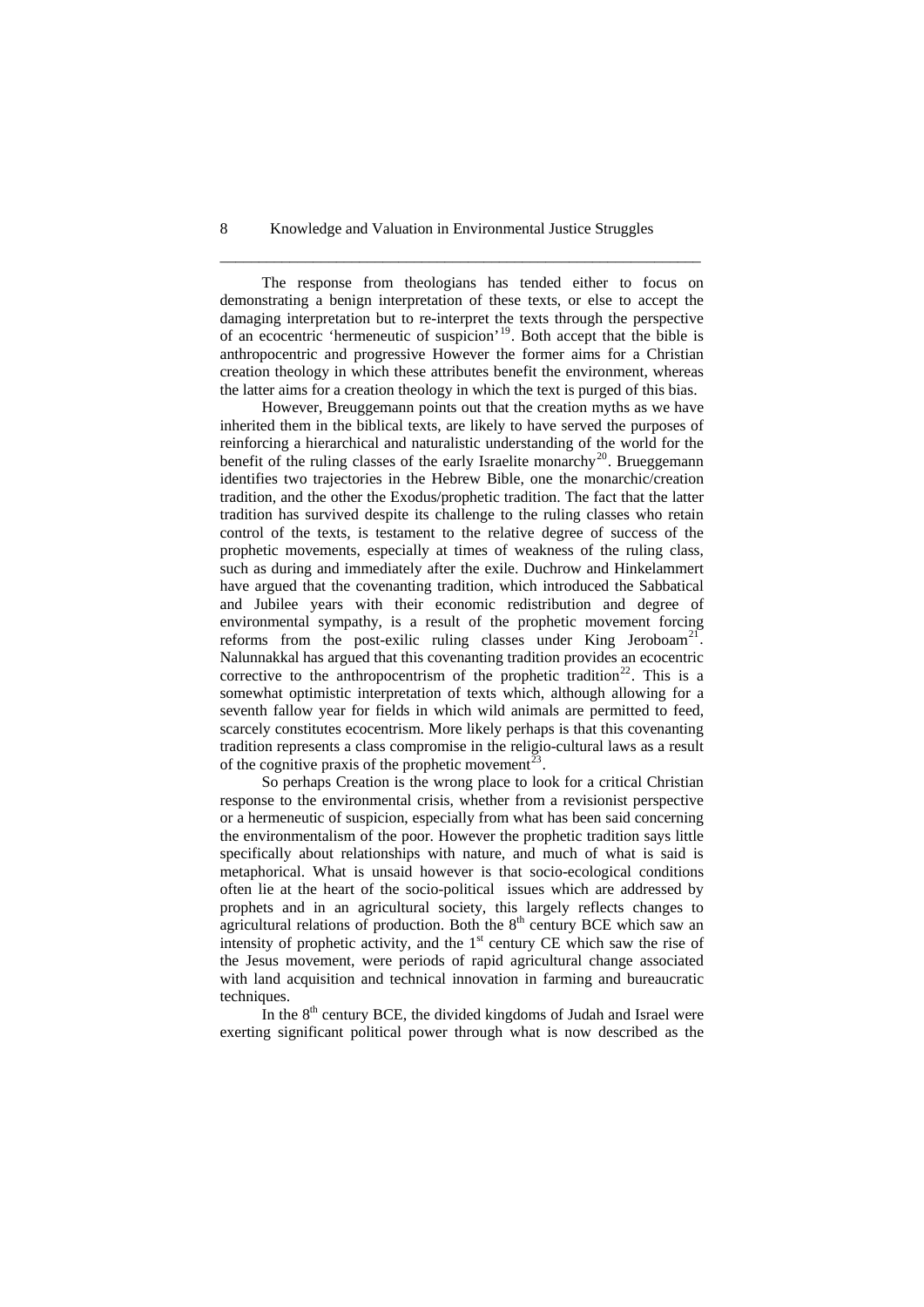Middle East. Brueggemann argues it is a period of 'confrontation of kings and prophets' and between the historical legacy of David-Solomon versus that of Moses, reflected in the prophetic movements of Amos, Hosea, Isaiah and Micah. Chaney describes the political geography in terms of intensification of agriculture:

most freeholding peasants in Israel and Judah were located in the highlands. As many small, subsistence plots in this hill country were foreclosed upon and joined together to form large estates, a change in the method of tillage also took place. Upland fields previously intercropped to provide a mixed subsistence for peasant families were combined into large and 'efficient' vineyards and olive orchards producing a single crop for market … But the '*efficiency'* of these cash crops came at a brutal cost to the *sufficiency* of the livelihood which they afforded the peasants who

actually produced them. The old system of freehold had provided this peasant majority secure access to a modest but adequate and integrated living. The new system saw them labour in the same fields, but only according to the cyclical demands of viticulture and orcharding and at wages for day-labour depressed by a sustained buyer's market. During lulls in the agricultural calendar, they were as unemployed as landless."<sup>[24](#page-15-1)</sup>.

Traditional agriculture in the uplands were designed to spread risk to the farmers, and not to accumulate surplus. Arable fields were used in rotation, cereal crops alternating with periodic fallow, supplementary grazing and leguminous crop growing. Sheep, goats and cattle were herded as a 'disaster bank on the hoof' which could make use of more marginal land and marginal labour (young and old). Animals carried surpluses into lean years and fertilised fallow fields. In amongst arable fields, and on steeper slopes, olives and vines provided storable fruits. This low level 'inefficient' agricultural production was good for spreading risk and surplus which is suitable for subsistence agriculture. Reduced surplus also had the benefit of reducing produce taxes.

However, throughout the  $8<sup>th</sup>$  century, there was a shift in agricultural production towards olives (oil) and vineyards (wine) (and wheat, although this occurred earlier) driven by an increase in import/export trade (directly, due to increased trade demand for produce) and transit trade (indirectly, due to growing wealth of elite landowners / rulers). Ie agricultural production increased (by labour of peasantry) but converted into luxury goods (consumed by elite).This agricultural intensification hit the highlands hardest.

The new system in highlands maximised production and therefore produce (for trade) and rent and minimised protection against risk in variable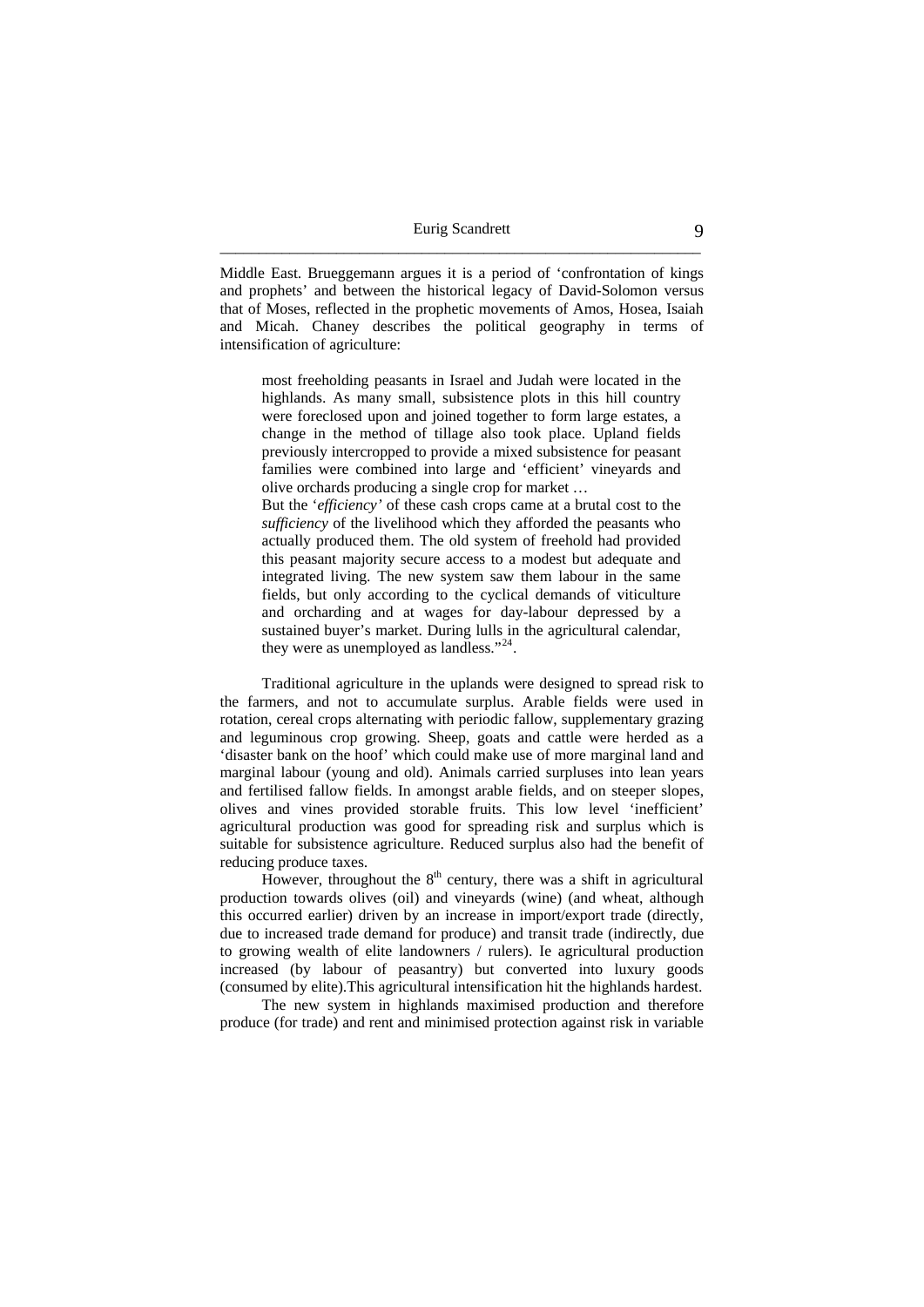environment. It also led to greater dependence on centralised administration and market, increasingly located in urban centres. Under increased intensification in highlands, lean years led to borrowing from 'rent capitalists' using land as collateral.

\_\_\_\_\_\_\_\_\_\_\_\_\_\_\_\_\_\_\_\_\_\_\_\_\_\_\_\_\_\_\_\_\_\_\_\_\_\_\_\_\_\_\_\_\_\_\_\_\_\_\_\_\_\_\_\_\_\_\_\_\_\_

V.J. John has similarly described the political ecology of agricultural intensification at the time of the Jesus movement in  $1<sup>st</sup>$  Century CE Palestine<sup>[25](#page-15-1)</sup>. Herod the Great (and to a lesser extent Herod Antipas) was notably ruthless at seizing estates and peasant lands. More especially, since Alexander the Great's conquest of Palestine (and subsequent Hellenistic influenced rule by Egypt), new Hellenistic technologies were introduced in both agriculture and bureaucracy. The latter made more complex bureaucratic layers possible and facilitated the development of cities, and increased control throughout society. The former involved techniques of irrigation, composting and fertilising, with the result of deforestation and increased use of the most marginal land.

Politically it is more complex, with Roman occupation, direct rule in Galilee, indirect in Judea, additional layers of power bases, tiers of retainers, puppet high priests, compromised parties, every group trying to balance the complexity of loyalties in patron-client relationships. This complexity would have increased pressure on the poor whose tax burden would be expected to support a more complex bureaucracy and both legal and informal taxation.

Drawing therefore on the prophetic, rather than the creation traditions of Judaeo-Christian sources leads to a different analysis. The thrust of prophecy is social change based on critique and condemnation of the existing order, lamentation for the suffering involved in that order and its inevitable collapse, and the utopian visioning of a new social order. More especially, the interests of the exploited poor are the primary focus of prophecy. A prophetic understanding of environmental problems therefore starts from the struggles of the victims of environmental injustice – ie those whose valuation expressed in political struggle against economic externalities, exposes the contradictions in political ecology. Only by ensuring that environmental valuation is tested against the experiences of those who see environmental damage from the perspective of the victim can a prophetic critique and vision emerge which is sufficiently urgent and challenging to vested powerful interests to ensure transition to environmental justice.

Researchers and policy makers are largely beneficiaries of the system which constructs environmental and other social injustices. There is therefore a responsibility not to allow the proximity to the benefits to distort the analysis. This can only be done by being as close as possible to the victims of the same system. It is not the case that the poor have the only, or even privileged access to knowledge or analysis.

The liberation theology methodology is not a descent into an environmental equivalent of workerism, or the reification of the victim.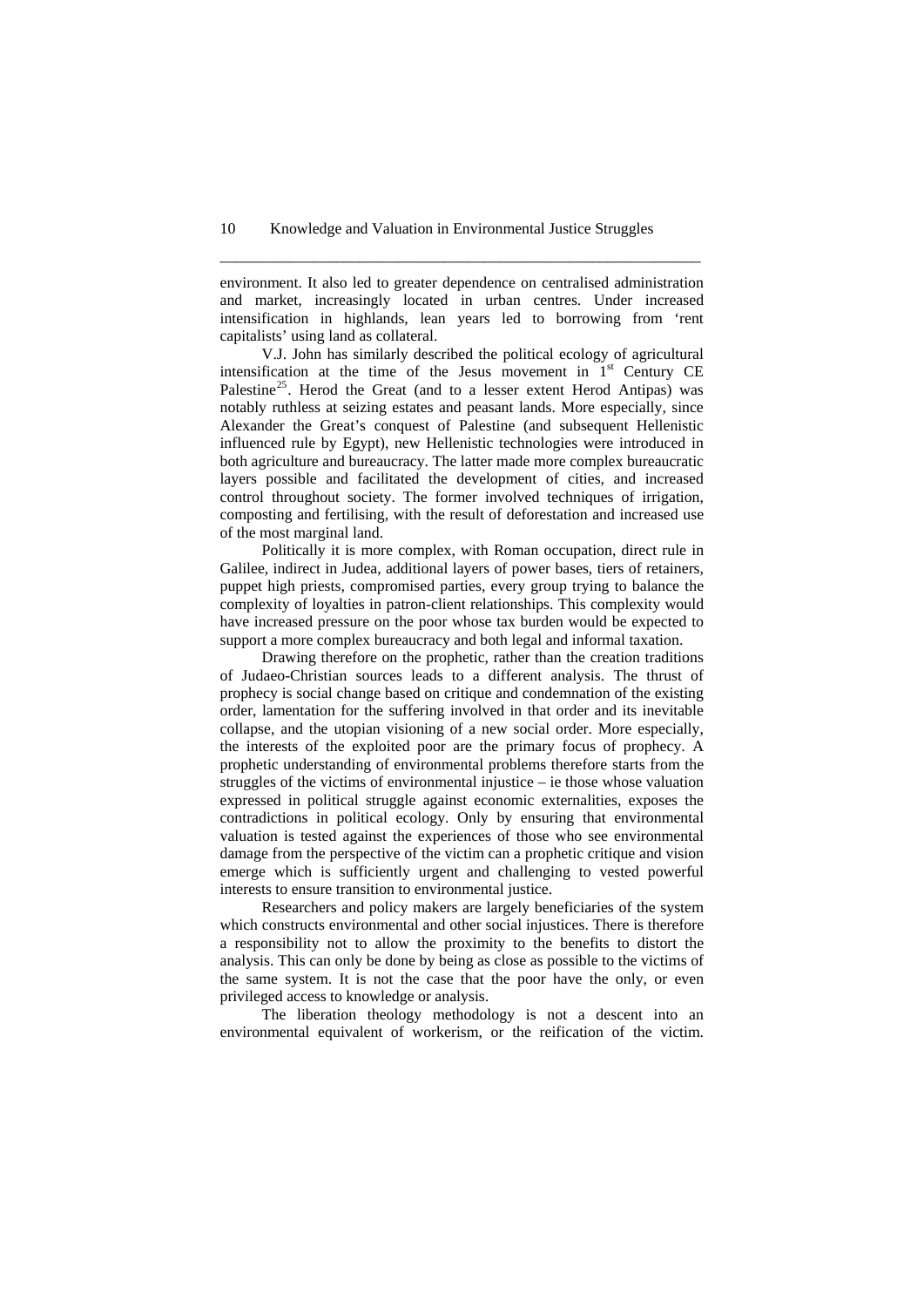Eurig Scandrett Eurig Scandrett 11

However it is to acknowledge that for a historical analysis, "the poor have an epistemological advantage<sup> $526$  $526$ </sup>. Nor does it give primacy to local over universal knowledge. The condition of being a victim of environmental injustice does not restrict knowledge to the local, any more than being a beneficiary give privileged access to universal knowledge. The presentation of privileged localism masquerading as universalism has been exposed by diverse materialist critiques from Marxism and feminism to liberation theologies. Between a positivism which fails to identify interests in universal knowledge claims, and a relativism which sees nothing but local knowledges, lies the dialectical synthesis of knowledge from praxis. And the dialogical pedagogy of Freire remains the most significant innovation for constructing this knowledge which is accountable both to the rigours of universalist rationality and of the experience of those who struggle for justice.

#### **Notes**

<sup>1</sup> I am a member of the Iona Community and the Ashram Community, both scattered communities of disciples attempting to live the radical demands of the political theology of the Jesus movement in a modern context.

2 L. White, 'The Historical Roots of Our Ecological Crisis', *Science*, 155, 1967, pp. 1203-1207.

<sup>3</sup> Friends of the Earth Scotland 'The Campaign for Environmental Justice' 1999 accessed June 2007. www.foe-scotland.org.uk/nation/ej1.html. 4

 Dunion, K., *Troublemakers: the Struggle for Environmental Justice in Scotland*, Edinburgh University Press, Edinburgh, 2003.

<sup>5</sup> M. Carley and P. Spappens, *Sharing the World*, Earthscan, London, 1998. D. McLaren, S. Bullock and N. Yousuf, *Tomorrow's World: Britain's Share in a Sustainable Future, Earthscan, London, 1998.* 

 J. McConnell. Scottish Executive. *First Minister's speech on environmental justice* 2002a accessed 30/1/07 [www.scotland.gov.uk/News/News-Extras/57](http://www.scotland.gov.uk/News/News-Extras/57) 7 J. McConnell, Scottish Executive, *Environmental Justice speech in South* 

*Africa* 2002b accessed 30/1/07

W. Maschewsky Friends of the Earth Scotland. *Environmental justice in Scotland - just words?: A view from outside* 2005 accessed 30/1/07 [www.foe](http://www.foe-scotland.org.uk/nation/ej_a_view_from_outside.pdf)[scotland.org.uk/nation/ej\\_a\\_view\\_from\\_outside.pdf](http://www.foe-scotland.org.uk/nation/ej_a_view_from_outside.pdf). E.Scandrett, *Environmental justice in Scotland: policy, pedagogy and praxis,*  Environmental Research Letters (in press), 2007.

9 Scottish Executive, *A Smart, Successful Scotland: Strategic direction to the Enterprise Networks and an enterprise strategy for Scotland* 2004 accessed 30/1/07 [www.scotland.gov.uk/Publications/2004/11/20246/46555](http://www.scotland.gov.uk/Publications/2004/11/20246/46555%20accessed%2030/1/07)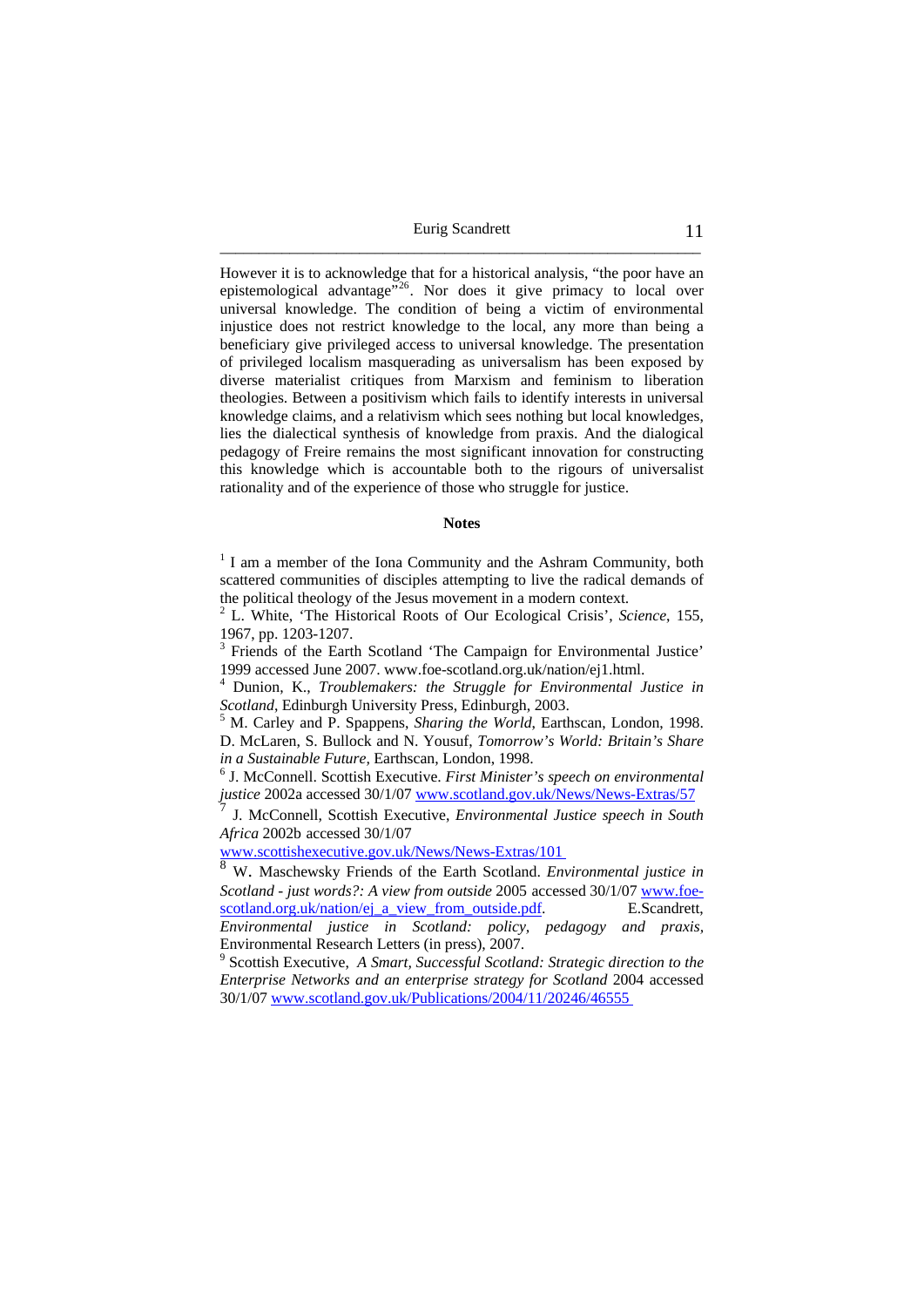\_\_\_\_\_\_\_\_\_\_\_\_\_\_\_\_\_\_\_\_\_\_\_\_\_\_\_\_\_\_\_\_\_\_\_\_\_\_\_\_\_\_\_\_\_\_\_\_\_\_\_\_\_\_\_\_\_\_\_\_\_\_

<sup>18</sup> All biblical references use *The Jerusalem Bible*.

 $10$  A. Brown and A. Downie, 'Community Development Agents in Scotland – Quick Fix or Long Term Future?', *Scottish Journal of Community Work and Development*, Vol 5, pp. 17-30, 1999.<br><sup>11</sup> M. Wilkinson & E. Scandrett 'A Popular Education Approach to Tackling

Environmental Injustice and Widening Participation', *Concept*, vol. 13, no. 1&2, 2003. E. Scandrett, T. O'Leary and T. Martinez, 'Learning Environmental Justice through Dialogue' in *Procedings of PASCAL* 

<sup>&</sup>lt;sup>12</sup> P. Freire, *Pedagogy of the Oppressed*, Penguin, London, 1972.<br><sup>13</sup> J. Crowther, I. Martin and V. Galloway, *Popular Education: Engaging the Academy*, NIACE, Leicester, 2005, p. 2.

<sup>&</sup>lt;sup>14</sup> Agents for Environmental Justice and E. Scandrett, *Voices from the Grassroots*, Redressing the Balance Handbook 4, Friends of the Earth Scotland, Edinburgh, 2003.

<sup>&</sup>lt;sup>15</sup> See the educational writings of Ettore Gelpi, for example in T.D. Ireland, *Gelpi's View of Lifelong Education*, Dept. of Adult and Higher Education, University of Manchester, Manchester, 1979.

<sup>16</sup> J. Martinez-Alier, *Environmentalism of the Poor*, Edward Elgar, Basingstoke, 2003.<br><sup>17</sup> White, *op. cit.* 

<sup>&</sup>lt;sup>19</sup> Arguing for a benign interpretation tends to emphasise the responsibility of humanity to the environment in the service of God through, for example good stewardship (eg J. Moltmann, *God in Creation: an Ecological Doctrine of Creation,* SCM Press, London, 1985. See also discussions in A. Gnanandson, *Listen to the Women! Listen to the Earth,* WCC Publications, Geneva, 2005). Those who attempt a re-interpretation an ecocentric hermeneutic of suspicion include R.Radford Ruether, *Gaia and God: an Ecofeminist Theology of Earth Healing,* SCM Press, London, 1992; A. Primavesi, *Sacred Gaia,* Routledge, London, 2000; and other ecofeminists.

 $20$  W. Brueggemann, 'Trajectories in Old Testament Literature and the Sociology of Ancient Israel' in Norman K. Gottwald and Richard A. Horsley (eds.) *The Bible and Liberation: Social and Political Hermeneutics,* SPCK, London, 1993, and *The Prophetic Imagination* (2<sup>nd</sup> edition), Fortress, Minneapolis, 2001.

<sup>21</sup> U. Duchrow and F.J. Hinkelammert, *Property for People, not for Profit: Alternatives to the Global Tyranny of Capital*, Zed Books, in association with CIIR, London, 2004.

<sup>22</sup> G.M. Nalunnakkal, *Green Liberation: Towards an Integral Ecotheology*, NCCI/ISPCK, Delhi, 1999.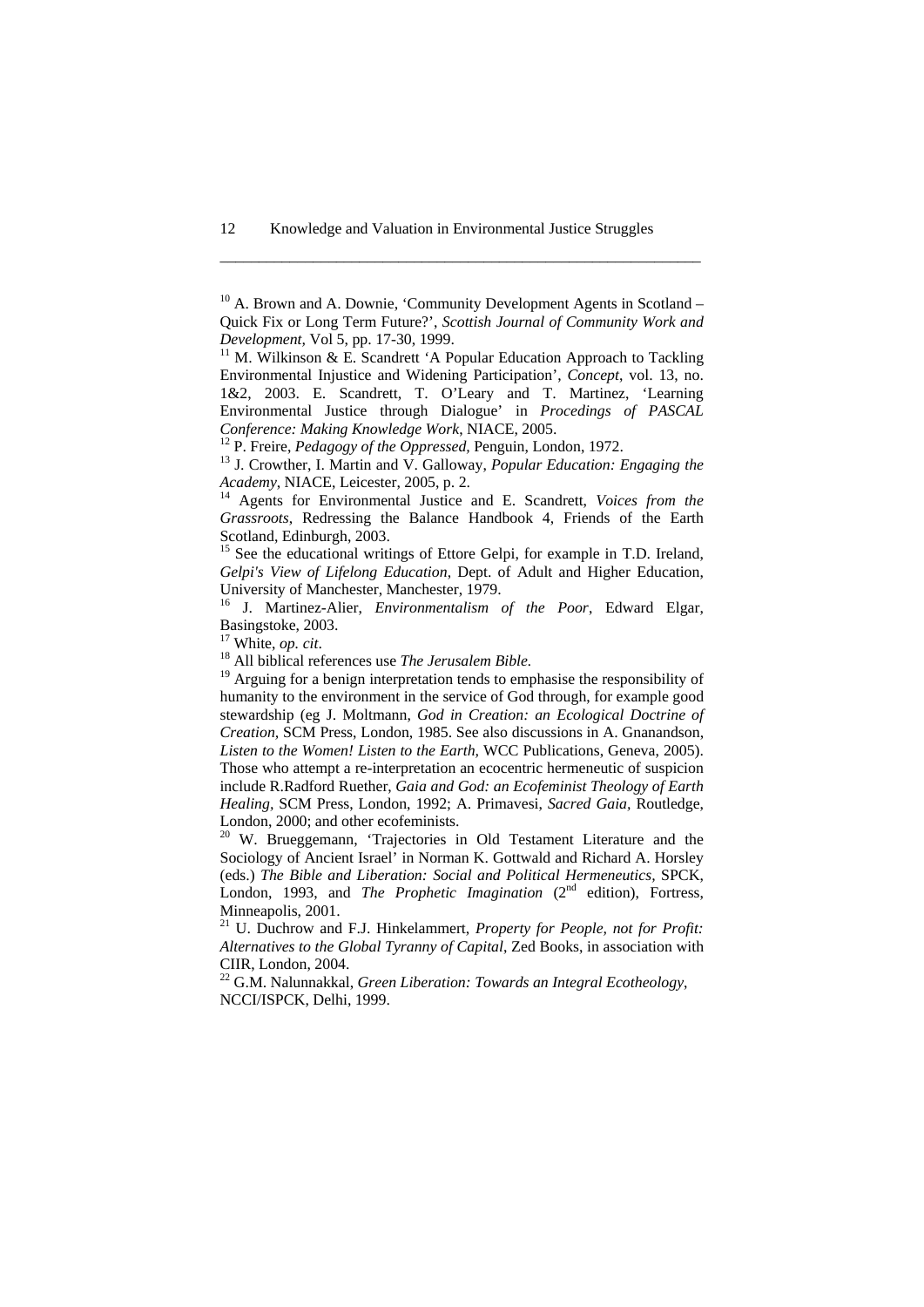<sup>24</sup> M.L. Chaney, 'Bitter Bounty: the Dynamics of Political Economy Critiqued by the Eighth-Century Prophets' in Norman K. Gottwald and Richard A. Horsley (eds.), *The Bible and Liberation: Social and Political Hermeneutics* p. ???<br><sup>25</sup> V.J.John, *The Ecological Vision of Jesus: Nature in the Parables of Mark.* 

CSS books and Bangalore, BTTBPSA, Thiruvalla, 2003.

26 D. Soelle with S.A.Cloyes, *To Work and To Love: a Theology of Creation*, Fortress Press, Philadelphia, 1984, p.10.

## **Bibliography**

Agents for Environmental Justice and Scandrett, E., *Voices from the Grassroots*. Redressing the Balance Handbook 4. Friends of the Earth Scotland, Edinburgh, 2003.

Brown, A. and Downie, A., 'Community Development Agents in Scotland – Quick Fix or Long Term Future?' *Scottish Journal of Community Work and Development,* Vol 5, 1999, pp 17-30.

Brueggemann, W., 'Trajectories in Old Testament Literature and the Sociology of Ancient Israel', in *The Bible and Liberation: Social and Political Hermeneutics.* Norman K. Gottwald and Richard A. Horsley (eds), SPCK, London, 1993.

Brueggemann, W., *The Prophetic Imagination.* Fortress, Minneapolis, 2nd ed., 2001.

Carley, M. and Spapens, P., *Sharing the world*. Earthscan, London, 1998.

Chaney, M. L., 'Bitter Bounty: the dynamics of Political economy critiqued by the Eighth-Century Prophets', in *The Bible and Liberation: Social and Political Hermeneutics.* Norman K. Gottwald and Richard A. Horsley (eds), SPCK, London, 1993.

Crowther, J., Martin, I. and Galloway, V., *Popular Education: Engaging the Academy*. NIACE, Leicester, 2005.

<sup>23</sup> R. Eyerman and A. Jamison, *Social Movements: a Cognitive Approach,* Polity, Cambridge, 1991.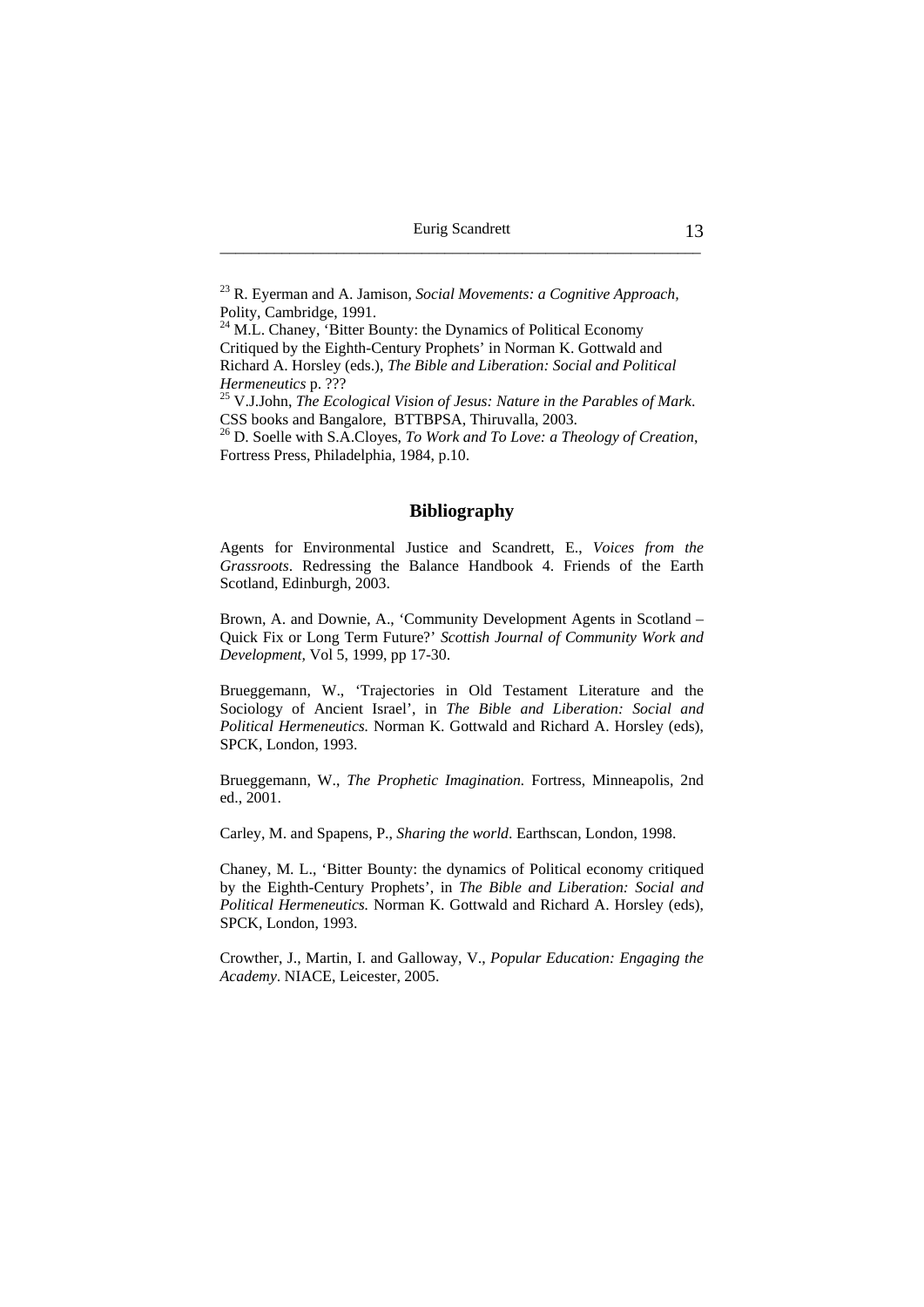Duchrow, U. and Hinkelammert, F.J., *Property for people, not for profit: Alternatives to the global tyranny of capital*. Zed Books in association with CIIR, London, 2004.

\_\_\_\_\_\_\_\_\_\_\_\_\_\_\_\_\_\_\_\_\_\_\_\_\_\_\_\_\_\_\_\_\_\_\_\_\_\_\_\_\_\_\_\_\_\_\_\_\_\_\_\_\_\_\_\_\_\_\_\_\_\_

Dunion, K., *Troublemakers: the struggle for environmental justice in Scotland*. Edinburgh University Press, Edinburgh, 2003.

Eyerman, R. and Jamison, A., *Social Movements: a Cognitive Approach.* Polity, Cambridge, 1991.

Freire, P., *Pedagogy of the Oppressed.* Penguin, London, 1972.

Friends of the Earth Scotland, 'The campaign for environmental justice', [1999.](http://0.0.7.207/) Accessed June 2007. www.foe-scotland.org.uk/nation/ej1.html

Gnanadason, A., *Listen to the Women! Listen to the Earth.* WCC Publications, Geneva, 2005.

Ireland, T.D., *Gelpi's View of Lifelong Education*. Dept. of Adult and Higher Education, University of Manchester, Manchester, 1979.

John, V.J., *The Ecological Vision of Jesus: Nature in the Parables of Mark*. CSS books and Bangalore: BTTBPSA, Thiruvalla, 2003.

McConnell, J., Scottish Executive 'First Minister's speech on environmental justice'. 2002a. Accessed 30/1/07 [www.scotland.gov.uk/News/News-Extras/57.](http://www.scotland.gov.uk/News/News-Extras/57)

McConnell, J., Scottish Executive 'Environmental Justice speech in South Africa'. 2002b. Accessed 30/1/07 www.scottishexecutive.gov.uk/News/News-Extras/101.

McLaren, D., Bullock, S., and Yousuf, N., *Tomorrow's World: Britain's Share in a Sustainable Future.* London, Earthscan, 1998.

Martinez-Alier, J., *Environmentalism of the Poor*. Edward Elgar, Basingstoke, 2003.

Maschewsky, W., 'Environmental justice in Scotland - just words? A view from outside' 2005. Accessed 30/1/07. [www.foe-scotland.org.uk/nation/ej\\_a\\_view\\_from\\_outside.pdf.](http://www.foe-scotland.org.uk/nation/ej_a_view_from_outside.pdf)